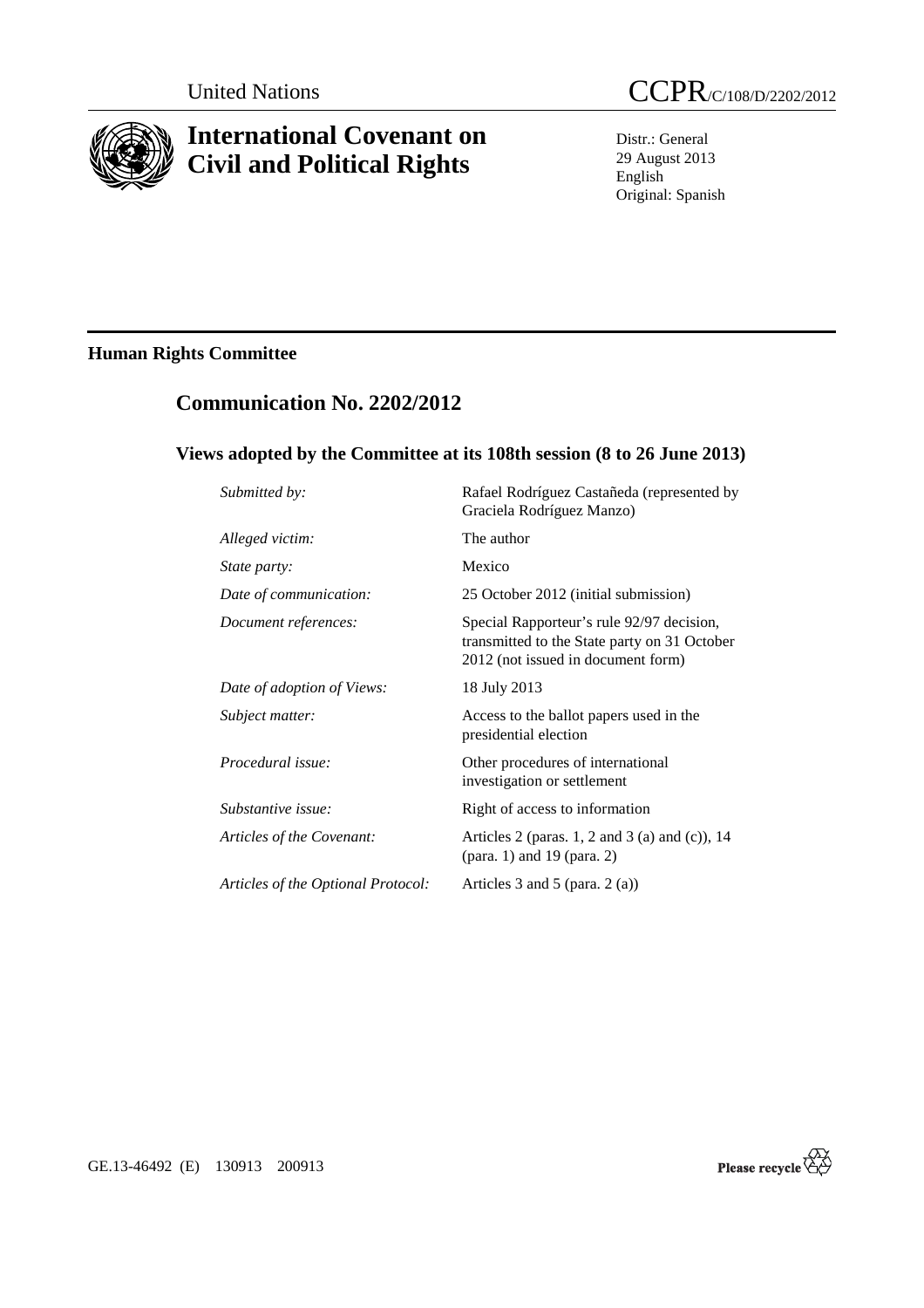## **Annex**

## **Views of the Human Rights Committee under article 5, paragraph 4, of the Optional Protocol to the International Covenant on Civil and Political Rights (108th session)**

concerning

### **Communication No. 2202/2012**\*

| Submitted by:          | Rafael Rodríguez Castañeda (represented by<br>Graciela Rodríguez Manzo) |
|------------------------|-------------------------------------------------------------------------|
| Alleged victim:        | The author                                                              |
| State party:           | Mexico                                                                  |
| Date of communication: | 25 October 2012 (initial submission)                                    |

*The Human Rights Committee*, established under article 28 of the International Covenant on Civil and Political Rights,

*Meeting* on 18 July 2013,

*Having concluded* its consideration of communication No. 2149/2012, submitted to the Human Rights Committee by Mr Rafael Rodríguez Castañeda under the Optional Protocol to the International Covenant on Civil and Political Rights,

*Having taken into account* all written information made available to it by the author of the communication and the State party,

*Adopts* the following:

### **Views under article 5, paragraph 4, of the Optional Protocol**

1.1 The author of the communication is Rafael Rodríguez Castañeda, a Mexican national, born on 11 June 1944. The author claims that he is the victim of violations by Mexico of his rights under article 19 (para. 2) and article 2 (paras. 2 and 3 (a) and (b)), read in conjunction with article 14 (para. 1) and article 2 (para. 1), of the Covenant. The author is represented by Ms. Graciela Rodríguez Manzo.

<sup>\*</sup> The following members of the Committee participated in the examination of the present communication: Mr. Yadh Ben Achour, Mr. Lazhari Bouzid, Ms. Christine Chanet, Mr. Ahmad Amin Fathalla, Mr. Cornelis Flinterman, Mr. Yuji Iwasawa, Ms. Zonke Zanele Majodina, Mr. Kheshoe Parsad Matadeen, Mr. Gerald L. Neuman, Sir Nigel Rodley, Mr. Victor Manuel Rodríguez-Rescia, Mr. Fabián Omar Salvioli, Ms. Anja Seibert-Fohr, Mr. Yuval Shany, Mr. Konstantine Vardzelashvili and Ms. Margo Waterval.

The text of two individual opinions (concurring) by Committee members Mr. Neuman and Mr. Shany are appended to the present Views.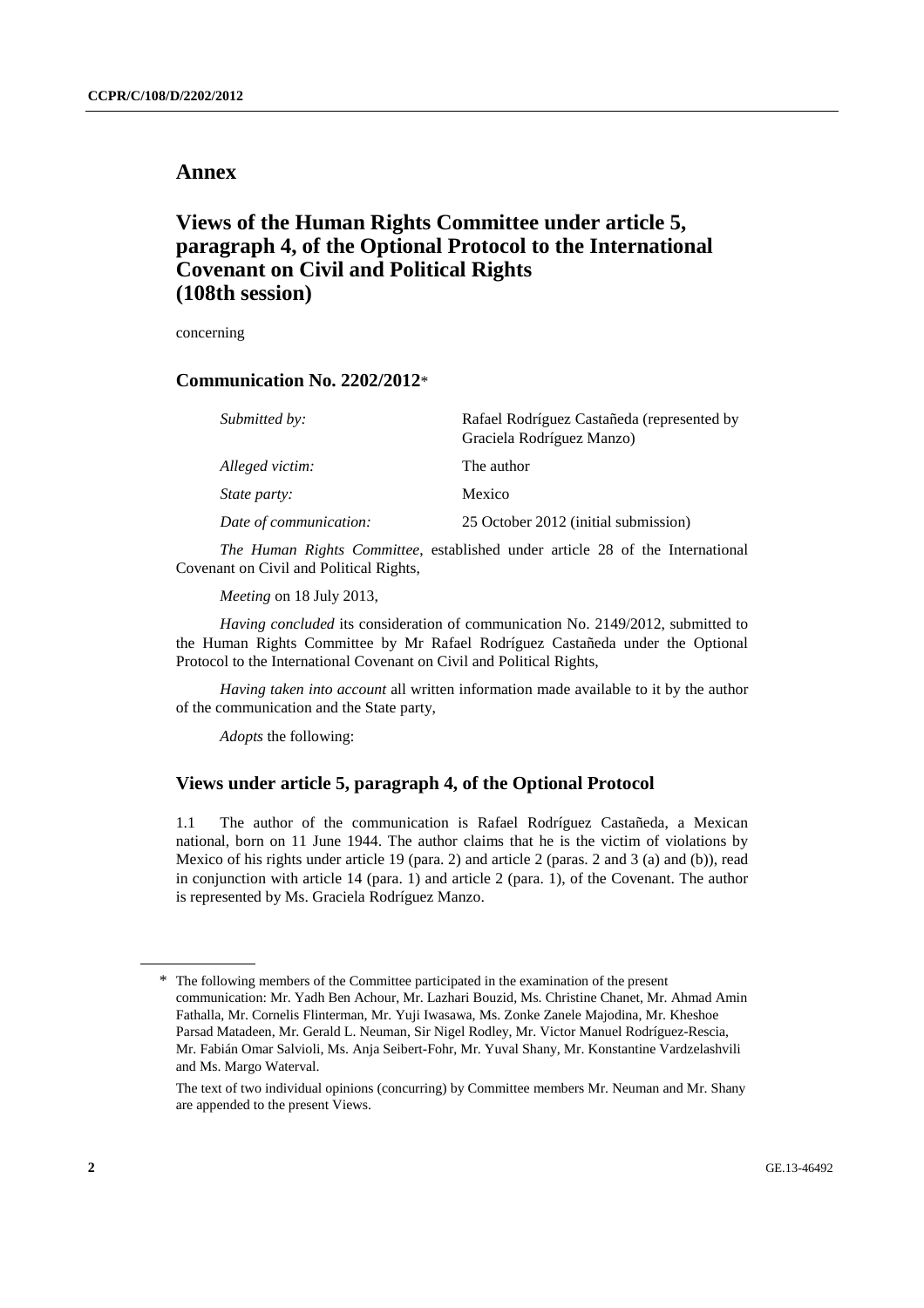1.2 On 31 October 2012, the Special Rapporteur on new communications and interim measures, acting on behalf of the Human Rights Committee and in accordance with rule 92 of the Committee's rules of procedure, requested the State party to suspend the destruction of the ballot papers used in the election of 2 July 2006 while the Committee considered the communication.

1.3 On 14 November 2012, the General Council of the Federal Electoral Institute decided to suspend the destruction of the ballot papers used in the election of 2 July 2006, in compliance with the Committee's request for interim measures.

#### **The facts as submitted by the author**

2.1 On 2 July 2006, a presidential election was held in the State party. According to the initial ballot count, the candidate who was ultimately acknowledged as the winner of the election obtained 15,000,284 votes, or 35.89 per cent of the vote, and the runner-up obtained 14,756,350 votes, or 35.31 per cent of the vote. Several political parties challenged the results before the district councils of the Federal Electoral Institute, and a partial recount of the votes was arranged by the specialized agency and court of final appeal for electoral matters, the Electoral Tribunal of the Federal Judiciary, which declared that, according to the definitive results, the top two candidates had obtained 35.89 per cent and 35.33 per cent of the 41,557,430 votes cast in total. The author states that the gap between the two candidates, initially reported at 243,934 votes, narrowed after the recount arranged by the Electoral Tribunal, to 233,831 votes, and the number of spoilt votes also shrank, from 904,604 to 900,373 votes. Despite the recount, one group continued to challenge both the election results and the vote counts due to various things that happened in the hours immediately after the polls closed. The quick-count results, for example, were not made public, and the figures published under the Federal Electoral Institute's preliminary election results programme for the number of votes cast in the presidential and senate elections did not tally.

2.2 It was against this background that, on 28 July 2006, immediately after the Electoral Tribunal had ruled on the validity of the presidential election, the author, who works as a journalist for the magazine *Proceso*, contacted the Liaison Office for Transparency and Access to Information of the Federal Electoral Institute to request access under the Federal Act on Transparency and Access to Public Government Information to all the used, unused and spoilt ballot papers from the polling stations set up for the election of 2 July 2006. He accordingly requested access to the offices of the country's 300 electoral districts so that the ballots cast in the presidential election could be counted again.<sup>1</sup>

2.3 On 1 September 2006, the Executive Directorate for the Organization of Elections informed the Information Committee of the Federal Electoral Institute that the author could not be granted access to the ballot papers because the electoral process was not over and was being reviewed by the Electoral Tribunal. Moreover, pursuant to article 234, paragraph 4, of the Federal Code of Electoral Institutions and Procedures in force at the time, the packets of ballot papers could not be opened unless an order to the contrary was issued by the Electoral Tribunal in accordance with the exceptions set forth in article 247 of the Code,

<sup>1</sup> The Committee notes that, according to the copy of the request submitted to the Federal Electoral Institute and the author's application for *amparo*, of 18 September 2006, attached by the author to his communication of 28 July 2006, the author filed two additional petitions with the Liaison Office of the Federal Electoral Institute requesting copies of the election-day records and of the final ballot paper accounts issued by the 130,477 polling stations set up around the country for the presidential election, as well as the detailed records of the ballot paper dispatches, the detailed records of the votecounting sessions, and the records of the vote counts of the country's 300 electoral districts.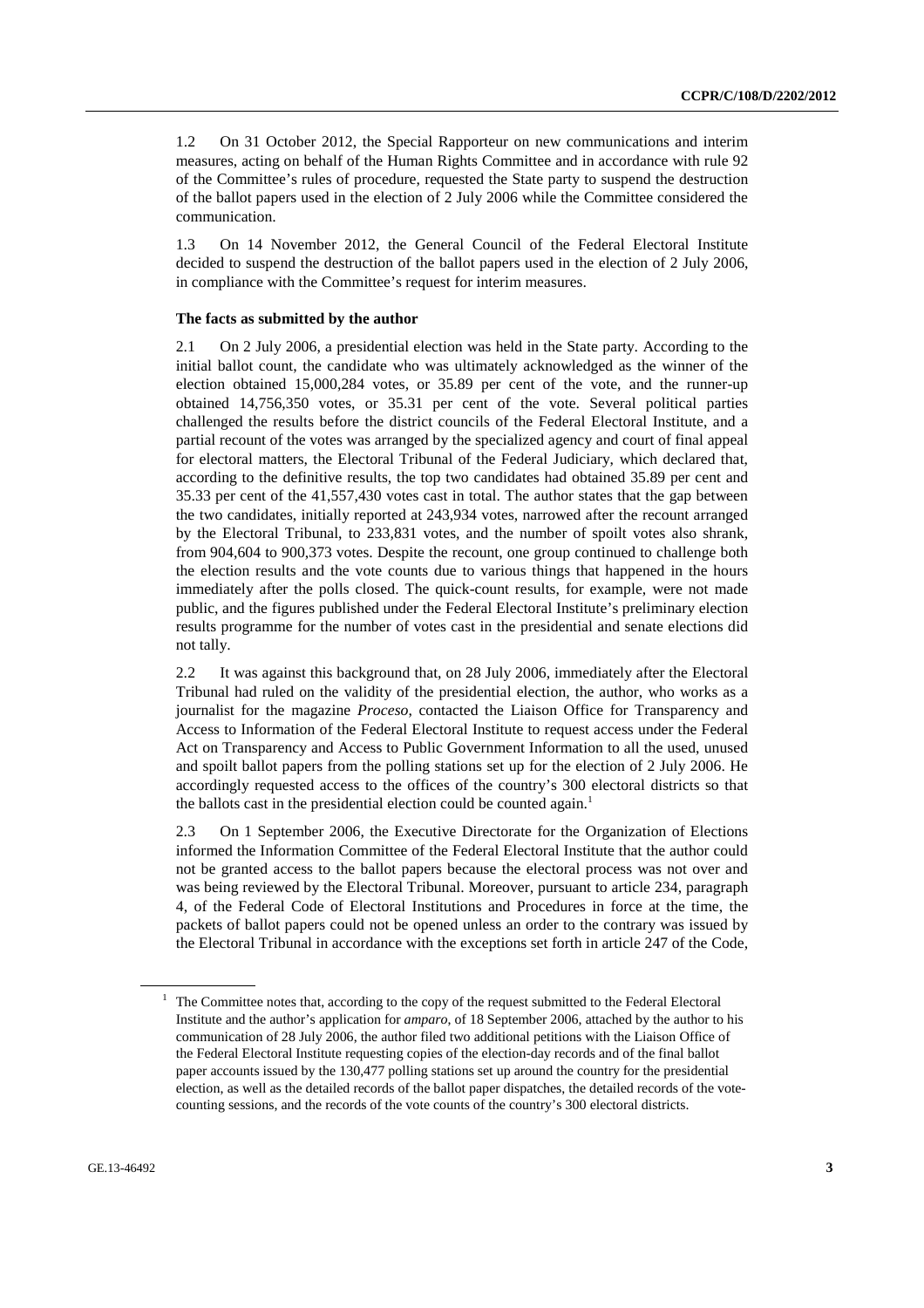which, like article 234, was a generally applicable government regulation (as established in article 1 of the Code). As to the validity of the presidential election, the Executive Directorate decided that the Federal Electoral Institute did not have the authority to address that part of the author's request since it fell to the Electoral Tribunal to declare the winner of the election and to respond to any challenges to the results.

2.4 On 5 September 2006, the Information Committee of the Federal Electoral Institute denied the author's request to access the ballot papers. However, to uphold the author's right to access electoral information, it ordered that the various records issued by the Institute in connection with the presidential election of 2006 be made available to him. The Information Committee indicated that it was unable to comply with the author's request because the electoral laws did not provide for general access to ballot papers; on the contrary, pursuant to articles 234 and 254 of the Federal Code of Electoral Institutions and Procedures, the inviolability of the requested electoral documents had to be respected and the documents destroyed once the Electoral Tribunal had dealt with all formal objections filed in relation to the election and had declared the winner. The electoral laws were based on preserving the secrecy of the vote, which meant that access to ballot papers could be arranged only in exceptional cases and only for the authorities of the Electoral Tribunal to allow them to corroborate any objections that might arise. The Information Committee also pointed out that, under the Federal Act on Transparency and Access to Public Government Information and the Federal Electoral Institute's rules of procedure on transparency and access to public information, ballot papers were not public documents, but material expressions of the electoral preference of voters. As far as access to election-day information was concerned, it should be considered sufficient to provide the interested party with access to the official records issued by the authorities of the Federal Electoral Institute when the polls closed. These records indicate, inter alia, the nature of the votes cast in each ballot box and how they add up; they are prepared and signed by the returning officers of the polling stations and endorsed by representatives of the political entities participating in the election.

2.5 On 20 September 2006, the author filed an application for *amparo* with the Fourth Administrative District Court of the Federal District (the Fourth Court) against the ruling of the Executive Directorate for the Organization of Elections of 1 September 2006, the decision of the Information Committee to deny his request to access the ballot papers, and the provisions of article 254, paragraph 2, of the Federal Code of Electoral Institutions and Procedures, according to which the envelopes containing electoral material, including ballot papers, must be destroyed once an election is over. The author claimed that the denial of his request violated his right to information, as set forth, inter alia, in the Constitution of the State party and article 19 of the Covenant. By that right, the general rule should be to publish information held by public bodies and to provide access to that information, subject only to the restrictions established by law, in order to satisfy an overriding public interest in a democratic society. Since they were not explicitly classified as restricted or confidential information, once the election was over, the ballot papers became documents that had not been made public. The author alleged that article 254, paragraph 2, of the Federal Code of Electoral Institutions and Procedures, was unconstitutional and violated the right to information, since the destruction of electoral material made it impossible to exercise the right to seek and receive information held by public bodies, and limiting that right could not be justified for the protection of national security or public order, or of public health or morals, or public peace. Finally, he stated that granting access to the polling station records neither justified the denial of access to the ballot papers nor fully satisfied his right of access to information, since his request referred to different information that would enable him to analyse how accurately the contents of the ballot papers had been recorded in the polling station records and indentify any discrepancies that may have arisen during that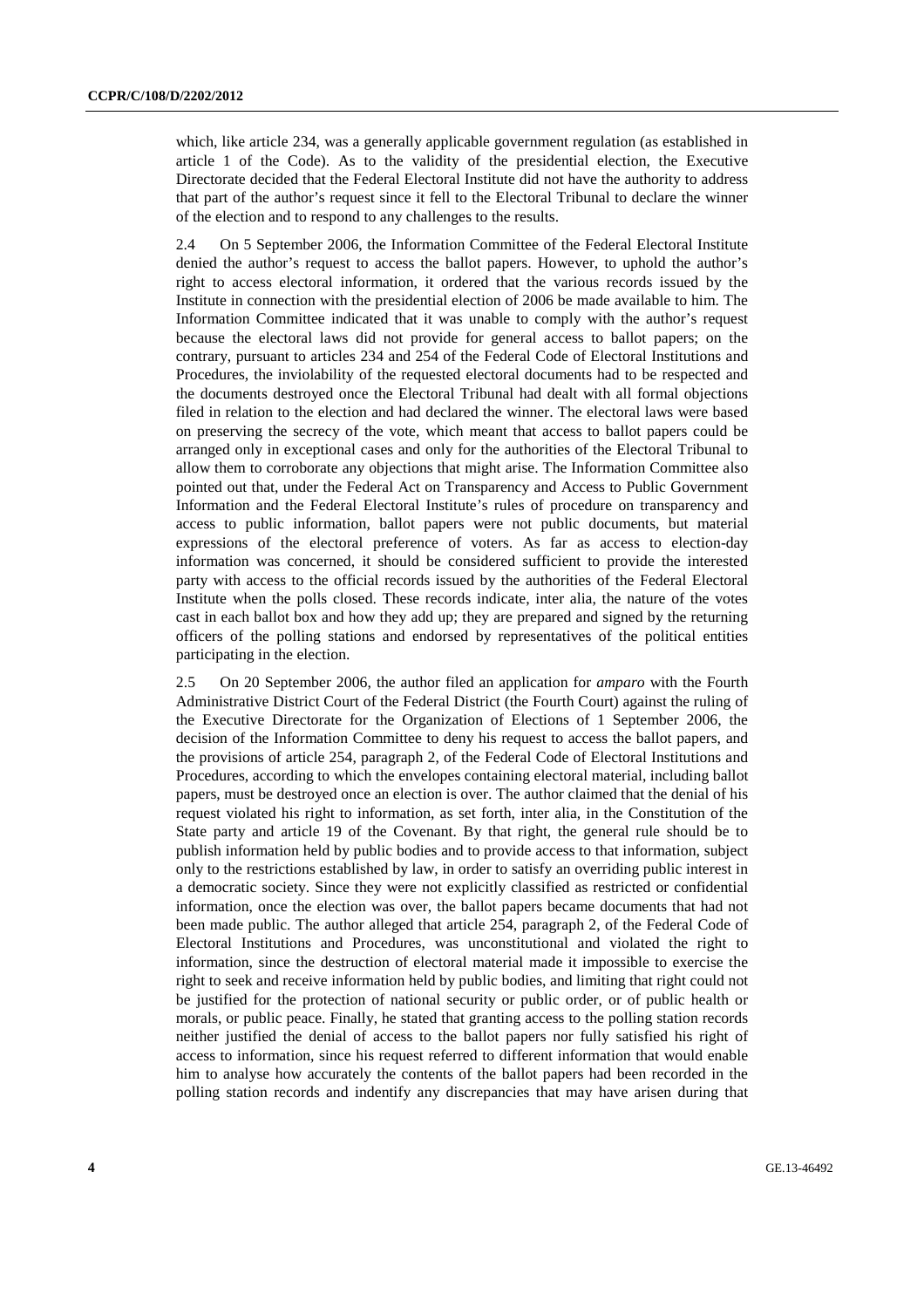process, merely with the intention of ensuring the transparency of public administration and evaluating the performance of the electoral authorities.

2.6 On 21 September 2006, the Fourth Court rejected the author's application for *amparo* on the grounds that he was using it to challenge actions that could not be called into question through *amparo* proceedings but through the procedures for contesting election results established in the electoral laws.

2.7 On 5 October 2006, the author filed an application with the First Collegiate Administrative Court of the First Circuit (the First Collegiate Court) for the Fourth Court's decision to be subjected to a judicial review, claiming that the aim of his request was not to challenge any of the Federal Electoral Institute's resolutions or decisions on electoral matters, but to protect his fundamental right of access to information held by the State.

2.8 On 31 October 2006, the First Collegiate Court asked the Supreme Court of Justice to consider the application for judicial review filed by the author, which the Supreme Court agreed to do.

2.9 On 11 March 2008, the Supreme Court rejected the author's *amparo* application and confirmed the Fourth Court's decision that it was inadmissible. The Supreme Court ruled that article 254 of the Federal Code of Electoral Institutions and Procedures, on which the Federal Electoral Institute's decision to deny the author's request to access the ballot papers was based, was an electoral regulation since its purpose was to regulate an aspect of electoral procedure. Specifically, the article established what was to be done with the envelopes containing the used, unused and spoilt ballot papers, namely that they should be destroyed after the corresponding election. The application of the regulation that denied access to the envelopes containing the ballot papers was, by the same measure, an electoral matter. The author's request was therefore inadmissible, since regulations, acts and resolutions that were essentially electoral in nature could not be subject to *amparo* procedures.

2.10 On 24 April 2008, the author submitted a complaint and a request for precautionary measures to the Inter-American Commission on Human Rights, alleging a violation of his rights, under the American Convention on Human Rights (Pact of San José, Costa Rica), of access to information (arts. 13.1 and 13.2) and to an effective remedy (art. 25.1), both in conjunction with his right to judicial guarantees (art. 8.1) and the general obligations (arts. 1.1 and 2) established in the Convention. On 2 July 2008, the Commission asked the State party to adopt urgent measures to suspend the destruction of the ballot papers used in the presidential election of 2 July 2006.

2.11 On 2 November 2011, the Commission declared the author's complaint to be inadmissible for failing to present facts that might constitute a violation of the rights guaranteed by the Pact of San José, Costa Rica. The Commission found that the ballot paper accounts drawn up at each polling station, which had been made available to the author, systematically reflected the information contained in the ballot papers. Since, according to its jurisprudence, access to information covered both access to processed data and access to raw data, the Commission concluded that the information made available by the State party satisfied or could have satisfied the author's need for access to information and that the author had not provided any explanation of why that information would not have served his purpose.

2.12 On 3 October 2012, the General Council of the Federal Electoral Institute issued General Decision No. CG 660/2012 authorizing the ballot papers used in the 2006 presidential election to be destroyed between 12 and 26 November 2012.

2.13 The author claims that all effective domestic remedies were exhausted after the Supreme Court's ruling on the matter on 11 March 2008. Also, although he had previously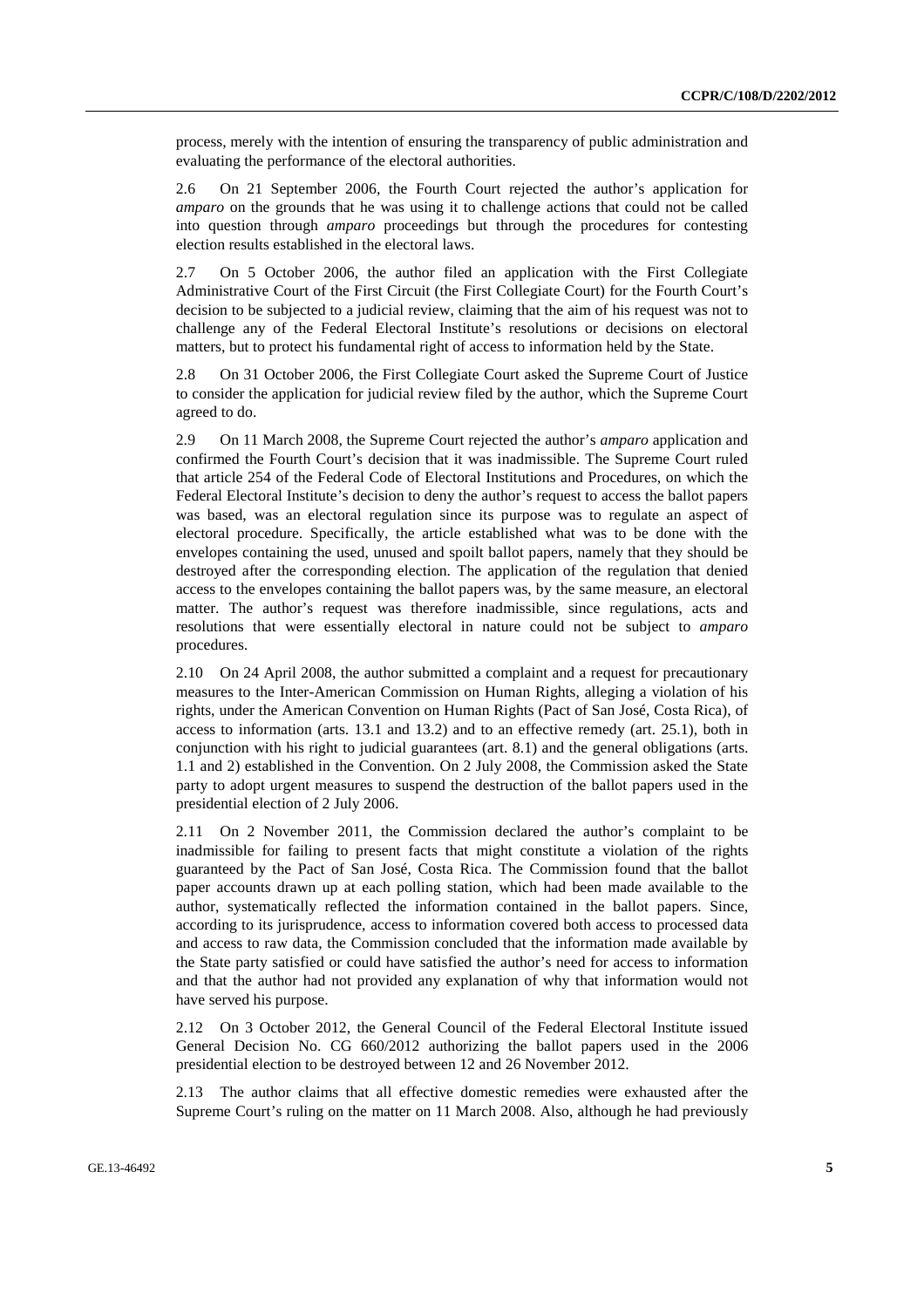submitted a complaint to the Inter-American Commission on Human Rights, no complaint was being examined under another procedure of international investigation or settlement when he submitted his communication to the Human Rights Committee. In that regard, the author claims that although the Spanish version of article 5, paragraph 2 (a), of the Optional Protocol differs from the other language versions in that it establishes that the Committee shall not consider any communication from an individual unless it has ascertained that  $(\ldots)$ the same matter "has not been examined" ("*no ha sido sometido*" in the Spanish) under another procedure of international investigation or settlement, the subparagraph has to be aligned with the English version, since that is the prevalent interpretation in the Committee's jurisprudence and the one that is most favourable to the person. In other words, the subparagraph must be understood as meaning that the Committee "shall not consider any communication from an individual unless it has ascertained that the same matter *is not being examined* under another procedure of international investigation or settlement". Moreover the Commission did not examine the merits of his complaint since it was declared inadmissible under article 47, paragraph (b), of the American Convention on Human Rights on the grounds that "there was no prima facie evidence of a violation of the rights protected by the Convention". The communication therefore meets the admissibility criteria established in article 5, paragraphs 2 (a) and (b), of the Optional Protocol.

#### **The complaint**

3.1 The author claims to be the victim of violations by the State party of his rights under article 19 (para. 2) and article 2 (paras. 2 and 3 (a) and (b)), read in conjunction with article 14 (para. 1) and article 2 (para. 1) of the Covenant.

3.2 In relation to the alleged violation of article 19, paragraph 2, the author contends that the Federal Electoral Institute's denial of his request to access, once the election was over, the used, unused and spoilt ballot papers from all the polling stations set up for the 2006 presidential election violated his right to seek, receive and impart information. He was thus denied the right to learn what had happened in that election and hence his right to question, investigate and consider whether public functions were being performed adequately by the Federal Electoral Institute. As a general rule, all information in the possession of any State body is public information, and access to it may only be restricted temporarily and on an exceptional basis. The State party is thus obliged to provide information that is of public interest regarding any of its activities, unless the restrictions permitted by the Covenant have been applied.

3.3 The Federal Electoral Institute's denial of his request constituted an excessive restriction of his right of access to the information held by the State without there being reasonable or sufficiently serious grounds for imposing that restriction, given that the purpose of his request did not pose a threat to national security, public order or the rights of third parties. The State party cannot, therefore, invoke any of the grounds set forth in article 19, paragraph 3, of the Covenant to justify that decision. Restrictions must have a legitimate purpose and must be necessary in a democratic society, that is, they must be geared towards serving the public interest. Any restrictions imposed must, consequently, be proportional to the interest that justifies them, further the legitimate purpose for which they are imposed and infringe as little as possible on the effective exercise of human rights.

3.4 The decision of the Supreme Court of Justice that rejected the author's appeal and upheld the ruling of the Fourth Court constituted a violation of the right to an effective remedy, established in article 2, paragraphs 3 (a) and (b), read in conjunction with article 14, paragraph 1, of the Covenant, since it arbitrarily denied the author legal protection of his rights and prevented his case from being heard with all due judicial guarantees. The Supreme Court violated the principle of legality in departing from its own precedents and declaring the subject of the author's request to be an electoral matter. The provision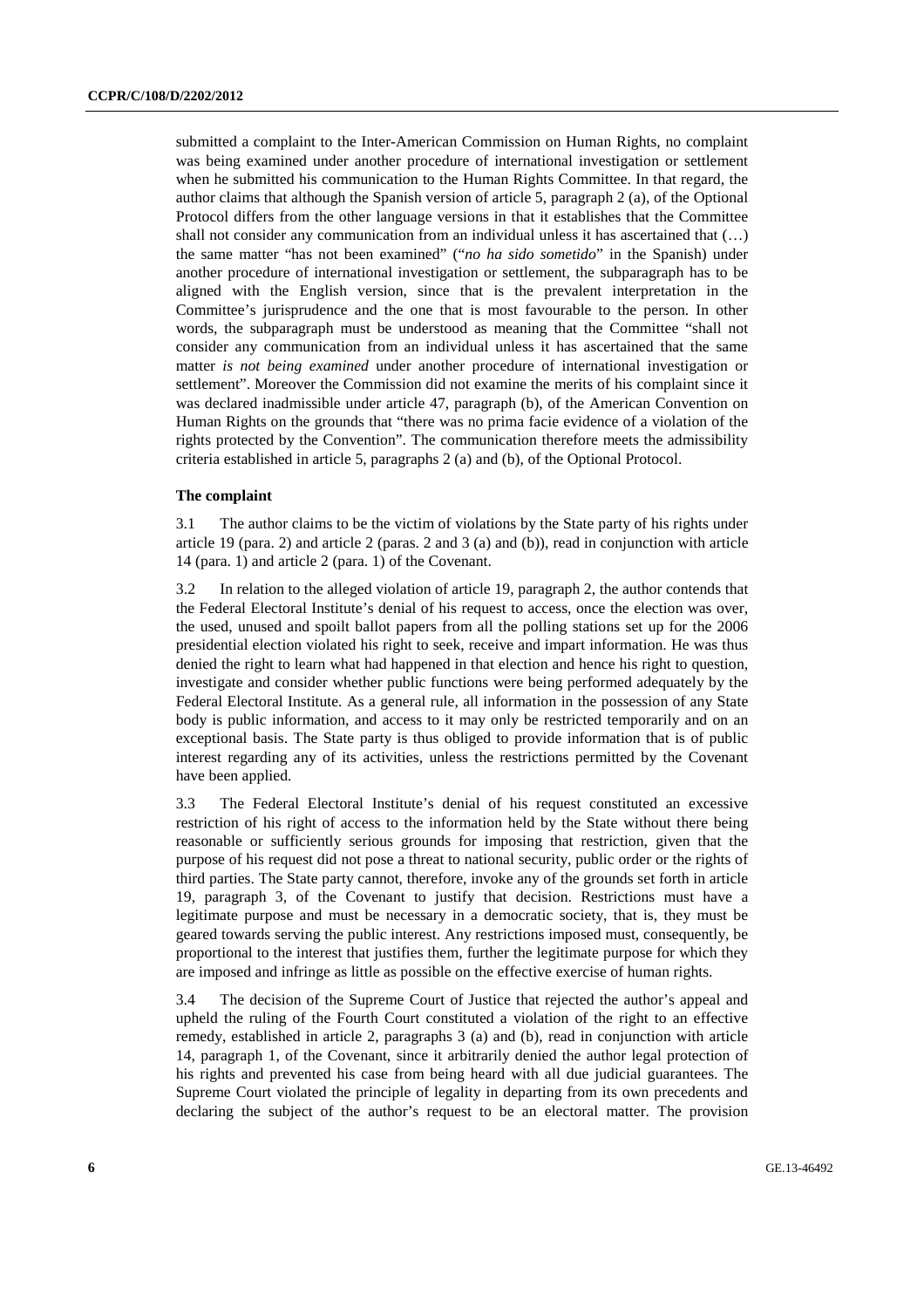regulating the destruction of the ballot papers used in the presidential election, set forth in article 254 of the Federal Code of Electoral Institutions and Procedures, should not be considered an electoral regulation since, pursuant to article 170 of that same Code, the electoral process ended the moment the Electoral Tribunal declared the election valid and announced the winner. Moreover, in an *amparo* procedure, the strictest interpretation must be applied when determining what is to be understood as an essentially electoral matter.

3.5 The author maintains that filing the *amparo* application was the only appropriate way to defend his right of access to information. Under the legislation in force at the time, filing an appeal for transparency with the Federal Electoral Institute, through which he could try to have the decision denying him access to the ballot papers overturned, was neither an adequate nor an effective remedy since it would not allow him to challenge the constitutionality of article 254 of the Federal Code of Electoral Institutions and Procedures. The procedure established for defending electoral-political rights through the judicial authorities for electoral matters would also be inadequate in his case because the request for information he had filed with the Federal Electoral Institute did not pursue any electoral purpose and the procedure would not allow him to request the suspension of the destruction of the ballot papers either.

3.6 As to article 2, paragraph 2, of the Covenant, the author alleges that the State party failed to adopt timely measures to bring its national legislation into line with the Covenant and give effect to the rights recognized therein. Article 302 of the new Federal Code of Electoral Institutions and Procedures of 2008 in fact retains the provision ordering the destruction of ballot papers once an election is over instead of ordering that they be preserved in archives that are accessible to all interested persons to protect the right of access to public information.

#### **State party's observations on admissibility and the merits**

4.1 On 12 November 2012, the State party submitted its observations on the admissibility and merits of the communication and requested that the Committee declare the communication inadmissible under article 5, paragraph 2 (a), or else under article 3, of the Optional Protocol. The State party adds that the submission of its observations should not be understood or interpreted in any way as acceptance of the Committee's competence to rule on the admissibility or merits of the communication.

4.2 The State party argues that the communication is inadmissible under article 5, paragraph 2 (a), of the Optional Protocol since the same matter has been submitted by the author for examination under another procedure of international investigation or settlement, namely that of the Inter-American Commission on Human Rights. The Commission is an international, public, quasi-judicial, independent body that meets the criteria for classification as a procedure of international investigation or settlement, as referred to in article 5, paragraph 2 (a), of the Optional Protocol.

4.3 Although the Committee has acknowledged the existence of discrepancies between the English, French and Spanish versions of article 5, paragraph 2 (a), of the Optional Protocol,<sup>2</sup> the Protocol does not establish any hierarchy, preference or priorities among the versions since, according to article 14, paragraph 1, all the texts are equally authentic. Pursuant to the 1969 Vienna Convention on the Law of Treaties, a text must be interpreted in good faith in accordance with the ordinary meaning to be given to the terms of the treaty in their context and in the light of its object and purpose. Furthermore, according to article 33, paragraph 3, of the Convention, the authentic Spanish version and its contents are

<sup>2</sup> The author refers to communication No. 986/2001, *Semey v. Spain*, Views adopted on 30 July 2003.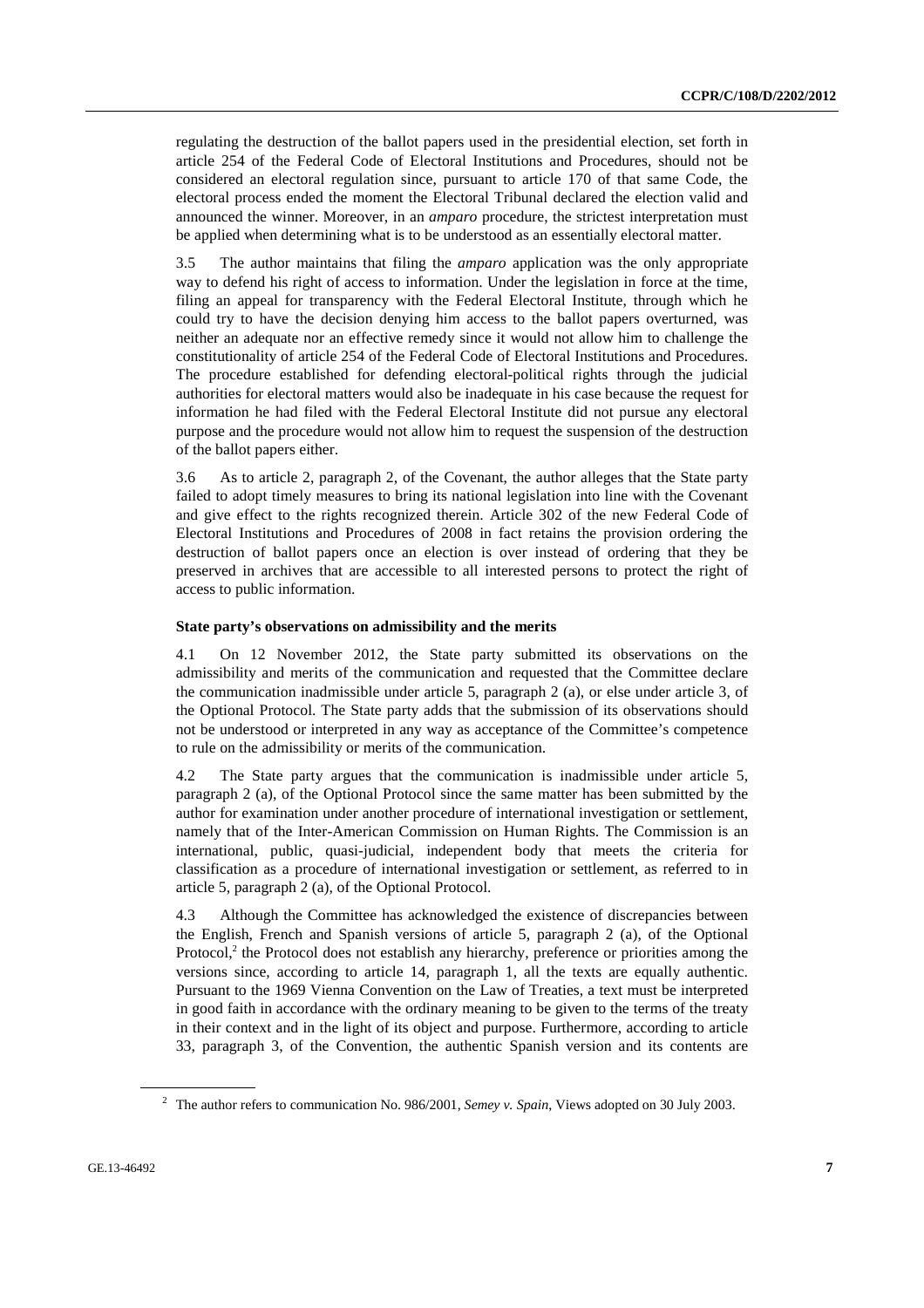presumed to have the same meaning as the other language versions. In this context, since Spanish is the official language of the State party, the State party's accession to the Protocol was based on the Spanish text and the State party assumed its obligations under the Protocol in accordance with the wording of that text. The State party is therefore in no way bound by the authentic texts of the Protocol that exist in other languages.

4.4 The author's claim that the Spanish version of the Protocol has been aligned with the English version has no legal basis in the law of treaties. The State party submits that, moreover, the interpretation given by the Committee to the Spanish text of article 5, paragraph 2 (a), of the Optional Protocol during its fourth session, when it decided that the term "*sometido*" in the Spanish version should be interpreted in the light of the other versions, i.e. that it should be understood as meaning "is being examined" by another procedure of international investigation or settlement,<sup>3</sup> was a unilateral decision that was in no way binding on the States parties to the Optional Protocol. Furthermore, this matter has not been addressed in the meetings of the State parties or on any other occasion in such a way that would make it possible to suppose or infer that the States parties, directly or indirectly, agree with or assent to the interpretation decided on by the Committee. Therefore, the authentic Spanish text is the valid version of the Optional Protocol for the State party and for all the States that ratified it in Spanish.

4.5 When it acceded to the Optional Protocol, the State party did not enter a reservation to article 5, paragraph 2 (a), to deny the Committee jurisdiction when a matter has been submitted to another procedure of international investigation or settlement, since its accession was based on the Spanish version of the text, whose terms it accepted and by whose terms it agreed to be bound. It would have been absurd to formulate a reservation to ensure that what was already clearly established in the text of the Protocol was understood.

4.6 The State party disputes the author's allegation that the most favourable provision must be applied since what is under discussion is not the application of two different provisions but whether the equally authentic Spanish text of an international treaty must be applied. The State party also points out that the decision of the Inter-American Commission on Human Rights to reject the author's complaint was based on an examination not only of procedural matters, but also of the merits of the complaint, and that the Commission found no evidence of a violation of the author's human rights.

4.7 In relation to the merits of the communication, the State party points out that the complaint filed by the author with the Commission referred to the same facts and legal issues that he now brings before the Committee. The Commission assessed the merits of his allegations regarding the right to information and concluded that the information contained in the polling station records of the 2006 election that were made available to the author satisfied his right of access to information. The State party reiterates the arguments it presented to the Commission at the time, especially the argument that the right of access to information of the author and of citizens in general in the 2006 election was guaranteed through the electoral results information system. The contents of the ballot papers were reflected in the ballot paper accounts that present the outcome of the vote, as recorded by randomly selected citizens. All the polling station records of the 2006 election, as well as the district vote counts, are public and accessible. These records reflect the will of the voters inasmuch as they record the number of votes cast for each candidate, the number of spoilt ballot papers and the number of unused ballot papers. Moreover, the scrutiny of the ballot papers is carried out in the presence of representatives of the political parties and, in some cases, election observers.

<sup>&</sup>lt;sup>3</sup> Official Records of the General Assembly, Thirty-fourth Session, Supplement No. 40 (A/34/40), 1979, para. 584 (see CCPR/C/SR.88 of 24 July 1978).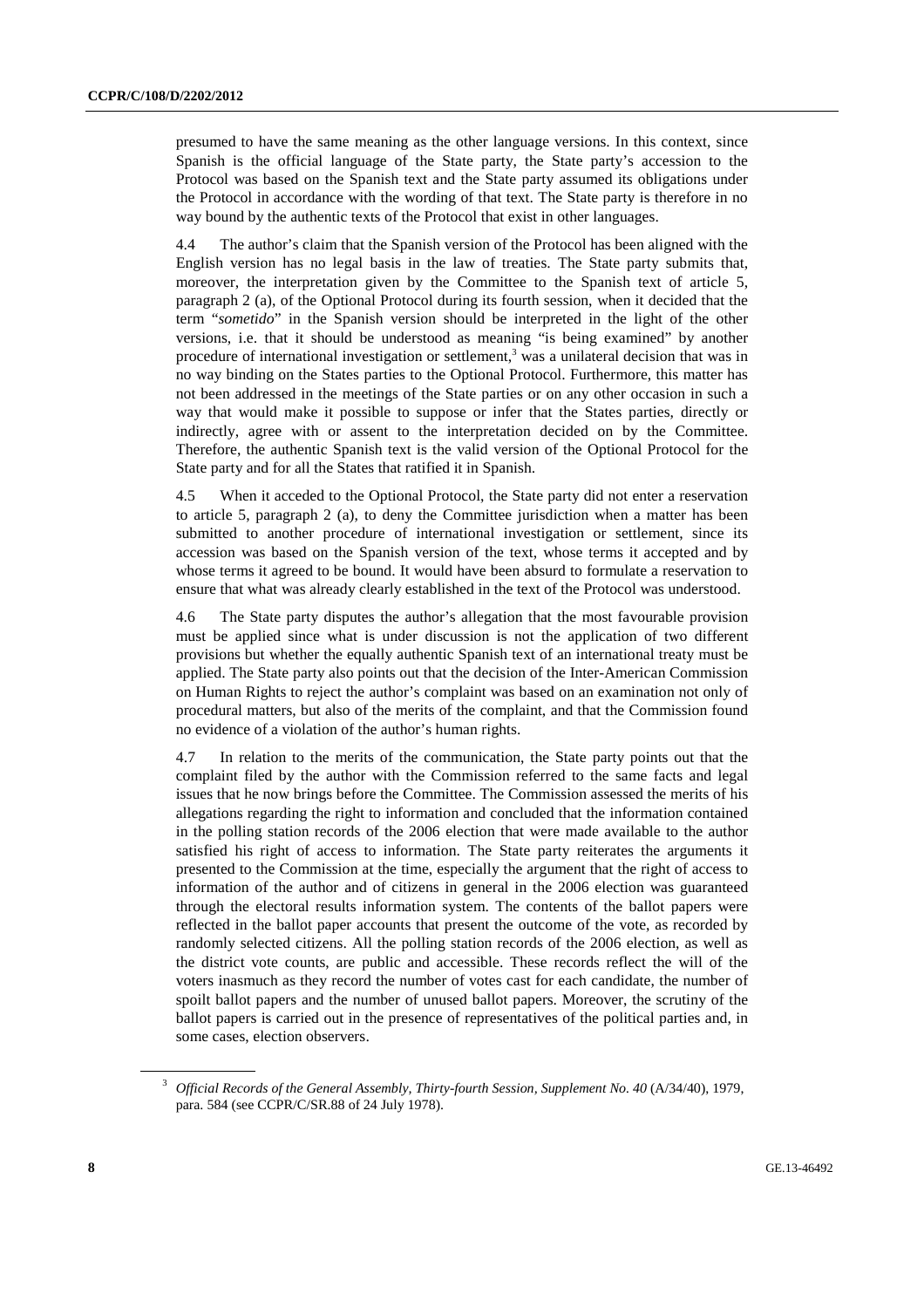4.8 The public dissemination and transparency of election results is guaranteed by the relevant provisions of the Federal Code of Electoral Institutions and Procedures. The public has access to the election results even before the definitive results have been computed. Once the scrutiny and counting of votes has been completed, the election results are published in notices, which are displayed in the offices of the returning officers and local and district councils. The results are also recorded in the ballot paper accounts.

4.9 The ballot papers themselves are not made available to the public, and the Federal Code of Electoral Institutions and Procedures stipulates that they must be destroyed once the electoral process has concluded. The election laws of other States in the region also establish specific procedures for destroying ballot papers. The destruction of ballot papers cannot be considered an infringement on the right of access to information: it is a rational measure that reflects the definitive nature of elections and eliminates the costs of handling and storing ballot papers.

4.10 Although neither the Optional Protocol nor the Covenant establish time limits for the submission of communications, the submission of this case six years after the last domestic remedy was exhausted, without any explanation for the delay, constitutes an abuse of the right of submission and grounds for declaring the communication inadmissible under article 3 of the Optional Protocol. Moreover, considering that the right that the author alleges has been violated is essentially identical under the American Convention on Human Rights and the Covenant, it is clear that the submission of the communication to the Committee was made not to seek the application of a provision that afforded greater protection, but to have the Committee serve as a review body for a substantive decision taken in the inter-American human rights system. The aim of the Optional Protocol, however, is not to convert the Committee into a review body for other procedures of international investigation or settlement. Nor is it to duplicate procedures by examining a case on the basis of provisions whose content is essentially identical.

4.11 As to the Committee's request for interim measures, transmitted to the State party on 31 October 2012, the State party submits that the Committee exceeded its authority in making such a request, first, because the case before the Committee did not involve a threat to a person's life, physical integrity or security and, second, because the Committee did not indicate the objective parameters or criteria on the basis of which it was able to conclude that irreparable harm to the author's right was imminent, let alone provide evidence of the existence of a serious or urgent situation.

#### **Author's comments on the State party's observations on admissibility**

5.1 On 21 January 2013, the author submitted comments on the State party's observations. With regard to the admissibility of the communication, it would seem the State party does not consider there to be other grounds for declaring the matter inadmissible than those invoked under article 3 and article 5, paragraph 2 (a), of the Optional Protocol.

5.2 In relation to article 5, paragraph 2 (a), of the Optional Protocol, the author submits that the State party's arguments on the scope and interpretation of the authentic Spanish text are not supported by the Vienna Convention on the Law of Treaties. The State party cites article 33 of the Convention but does not seem to accept that, when the text of a treaty is authentic in several language versions, all of them are presumed to have the same meaning unless a difference arises that cannot be resolved in accordance with articles 31 and 39 of the Convention.

5.3 The discrepancies between the authentic texts, including the Spanish one, must be resolved by reconciling the texts in accordance with the object and purpose of the Covenant and the Optional Protocol, and in the light of the principle of good faith, the need to serve a useful purpose and the *pro persona* principle. Although the Optional Protocol establishes a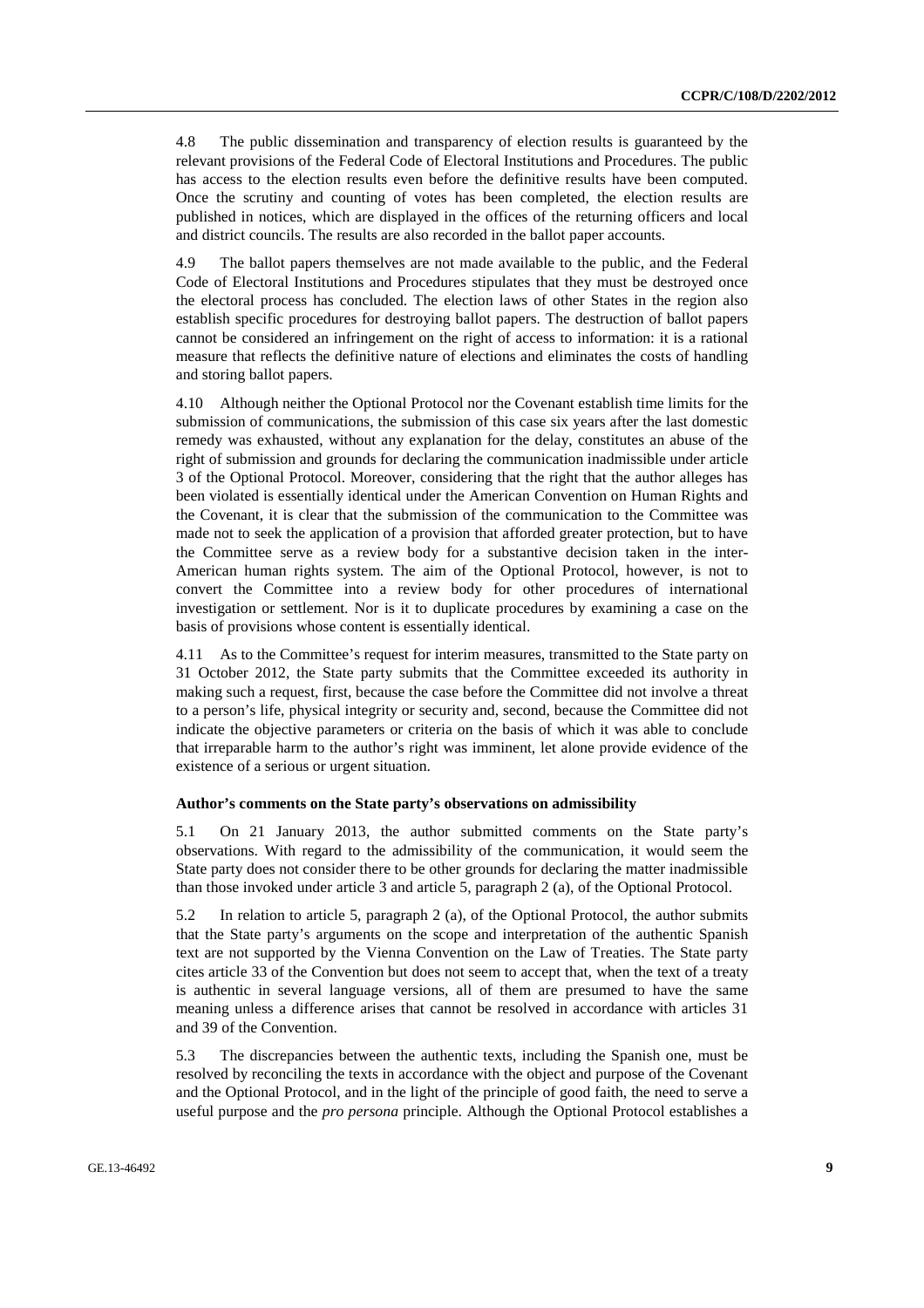procedure that in itself is a means, albeit one among many, for ensuring that persons have an effective remedy for claiming their rights, these discrepancies must be resolved in a way that favours the admissibility of communications related to the protection of persons and their rights.

5.4 The author claims that his position with regard to article 5, paragraph 2 (a), of the Optional Protocol is in keeping with the prevailing interpretation of that provision, i.e., that it may only be cited as grounds for declaring a communication inadmissible when the matter is being examined under another procedure of international investigation or settlement, unless a declaration or reservation stating otherwise is made at the appropriate time. Several States parties from other regions, for example, including two whose official language is Spanish, have made such reservations or declarations in relation to the provision in question.

5.5 Subsequent practice in the implementation of the Optional Protocol confirms the interpretation outlined above, particularly the acceptance of the Committee's jurisprudence regarding communications on matters previously considered by another international body and the acceptance of rule 96 (e) of the Committee's rules of procedure. It is up to the Committee to determine its own jurisdiction.

5.6 With regard to the State party's observations in relation to article 3 of the Optional Protocol, the author contends that, as far as the admissibility of a communication is concerned, whether the matter has been previously submitted to another international procedure is irrelevant since the Committee has the authority to consider such cases according to its own rules on jurisdiction. Also, the submission of the communication does not constitute an abuse of a right under rule 96, paragraph (c), of the Committee's rules of procedure, since the domestic remedies were not exhausted until 11 March 2008, when the Supreme Court of Justice declared the application for *amparo* to be inadmissible. Furthermore, the international procedure undertaken with the Inter-American Commission on Human Rights ended only on 2 November 2011.

5.7 The State party argues that the communication is inadmissible under article 3 of the Optional Protocol because it has been previously examined by another procedure of international investigation or settlement under substantially identical provisions, but that is not a reason established in the Optional Protocol for declaring a communication inadmissible. The similarity between the rights contained in different international human rights treaties cannot prevent alleged victims of rights violations from seeking reparation. On the contrary, according to the *pro persona* principle, no provision of an international human rights treaty may be used as a pretext for limiting access to higher standards of protection in other forums, which includes the procedures put in place to safeguard those rights.

5.8 The Commission did not rule on the merits of the author's complaint, but merely performed a basic analysis to conclude that it was inadmissible, without prejudging its merits.

5.9 As to the merits of the communication, the author reiterates his allegations and submits that these have not been refuted by the State party.

5.10 The distinction drawn between raw and processed data by the Commission in its consideration of the alleged violation of the right of access to information is irrelevant since article 6, paragraph A, section I, of the Constitution of the State party states that all information in the possession of any public body is, as a general rule, to be considered public information, without drawing a distinction between information comprising raw data and that comprising processed data.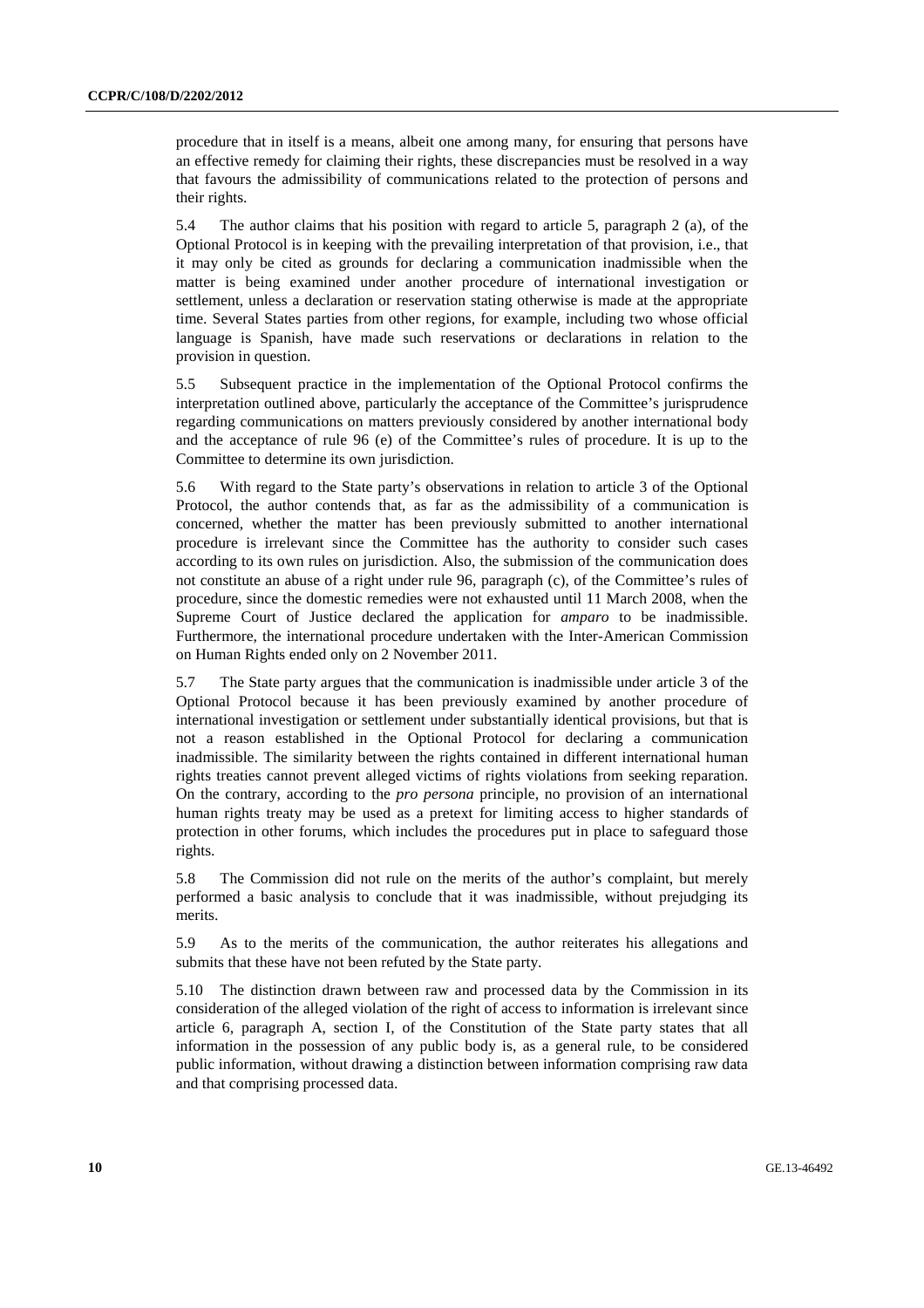5.11 Furthermore, the author cannot be required to provide evidence to demonstrate why access to the processed information presented in the voting records was insufficient or of no use, since, pursuant to article 6, paragraph A, section III, of the Constitution, there is no need for those who request access to public information to explain their interest or justify the use they intend to make of the information.

5.12 It is pointless to speculate whether access to the polling station records or the election results would or might satisfy the author's right of access to the information he requested out of his professional interest as a journalist, since those results and the requested ballot papers are different documents. Such a position is particularly untenable if based on the supposed risk that the raw information might be altered, as was argued by the Commission. The destruction of the ballot papers constitutes an infringement of the right of access to information established in article 19, paragraph 2, of the Covenant. According to the Committee's general comment No. 34 on freedoms of opinion and expression (article 19 of the Covenant) (CCPR/C/GC/34), the right of access to information covers all documentation regardless of the form in which the information is stored, its source and the date of production. Moreover, the State party's own Constitution acknowledges that the duty to preserve documentation held by public bodies is a cornerstone of that right, regardless of whether raw or processed data are involved.

#### **Issues and proceedings before the Committee**

#### *Consideration of admissibility*

6.1 Before considering any claim contained in a communication, the Human Rights Committee must decide, in accordance with rule 93 of its rules of procedure, whether the communication is admissible under the Optional Protocol to the Covenant.

6.2 The Committee takes note of the arguments put forward by the State party that the communication is inadmissible under article 5, paragraph 2 (a), of the Optional Protocol, given that the same matter was submitted by the author to the Inter-American Commission on Human Rights, which declared it inadmissible since it contained no prima facie evidence of a violation of rights protected by the American Convention on Human Rights.

6.3 The Committee considers that the Spanish version of article 5, paragraph 2 (a), of the Optional Protocol, which states that the Committee shall not consider any communication from an individual unless it has ascertained that the same matter "has not been examined already" ("*no ha sido sometido ya*" in the Spanish) under another procedure of international investigation or settlement, can result in the Spanish version of this paragraph being interpreted differently from the other language versions.<sup>4</sup> The Committee considers that this difference must be resolved in accordance with article 33, paragraph 4, of the 1969 Vienna Convention on the Law of Treaties by adopting the meaning which best reconciles the authentic texts, having regard to the object and purpose of the treaty. The Committee recalls its jurisprudence, which states that the phrase *ha sido sometido* in the Spanish version must be interpreted in the light of the other versions, i.e. understood as meaning "is being examined" under another procedure of international investigation or settlement.<sup>5</sup> The Committee considers that this interpretation reconciles the meaning of

<sup>&</sup>lt;sup>4</sup> The authentic English text states: "The same matter is not being examined under another procedure of international investigation or settlement"; the authentic French text states: "La même question n'est pas déjà en cours d'examen devant une autre instance internationale d'enquête ou de règlement"; and the authentic Russian text states: "этот же вопрос не рассматривается в соответствии с другой процедурой международного разбирательства или урегулирования".<br>5 Communication No. 986/2001, Samav v. Spain, Views adopted on 30 July

Communication No. 986/2001, *Semey v. Spain*, Views adopted on 30 July 2003, para. 8.3.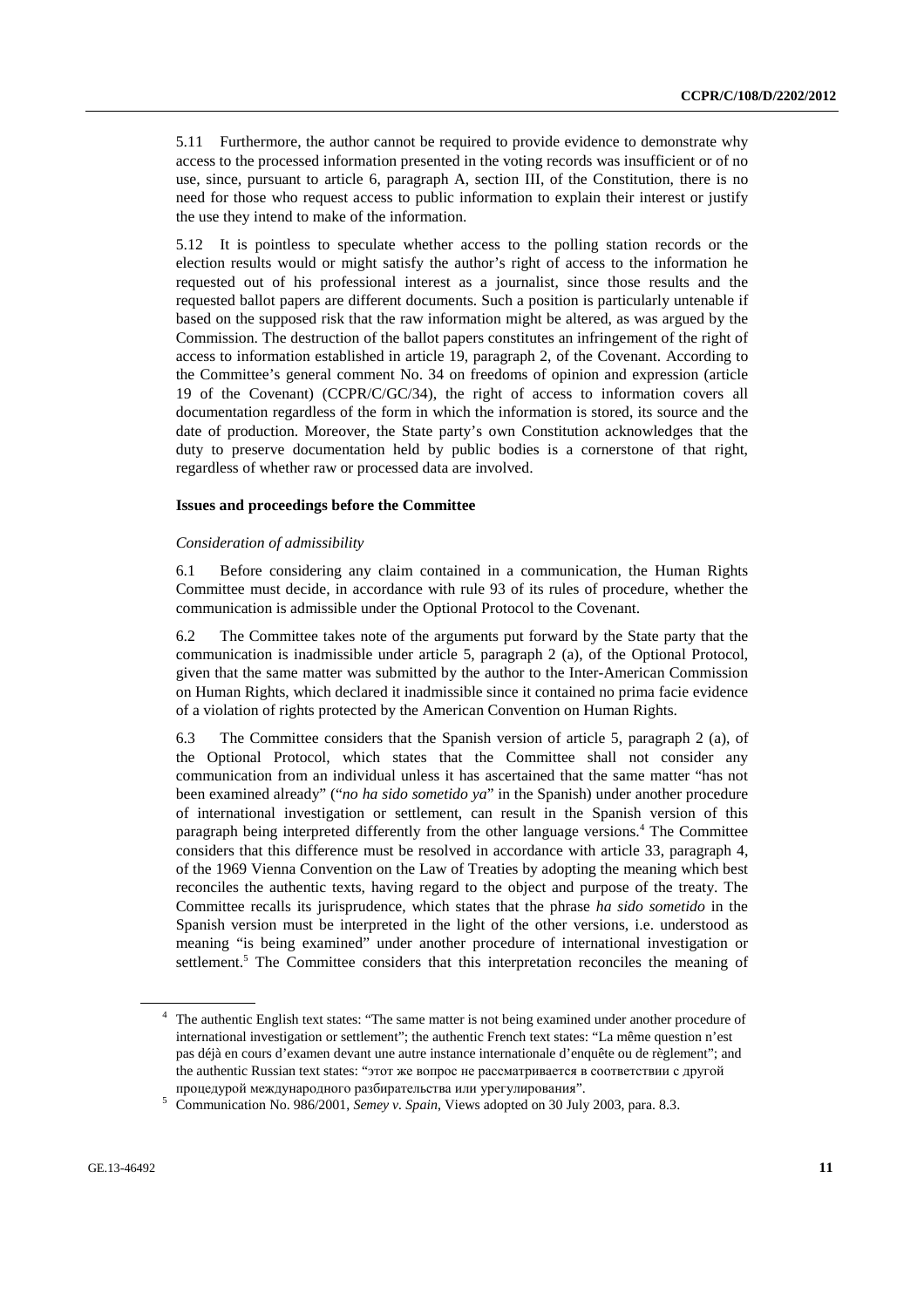article 5, paragraph 2 (a), of the authentic texts referred to in article 14, paragraph 1, of the Optional Protocol. The Committee therefore finds that there is no obstacle to the admissibility of the communication under article 5, paragraph 2 (a), of the Optional Protocol.

6.4 With regard to the requirement to exhaust domestic remedies, the Committee takes note of the author's claim that, when the Supreme Court's ruling of 11 March 2008 declared his application for *amparo* inadmissible, all domestic remedies were exhausted. In the absence of any observations by the State party on this subject, the Committee finds that there is no obstacle to the admissibility of the communication under article 5, paragraph 2 (b), of the Optional Protocol.

6.5 The Committee takes note of the State party's arguments that the communication must be declared inadmissible under article 3 of the Optional Protocol because it constitutes an abuse of the right to submit a communication inasmuch as it was submitted six years after the last domestic remedy had been exhausted and because it seeks to establish the Committee as a review body for a decision handed down by the Inter-American Commission on Human Rights. The Committee notes that the Commission declared the author's complaint inadmissible on 2 November 2011 and that the author subsequently submitted his communication to the Committee on 25 October 2012. Consequently, since the communication was submitted within three years of the conclusion of another procedure of international investigation or settlement, the Committee considers that, pursuant to rule 96 (c) of its rules of procedure, the timing of the submission of the communication in relation to the exhaustion of domestic remedies and to the decision of another international body does not constitute an abuse of the right to submit communications.

6.6 The Committee takes note of the author's claim that the Federal Electoral Institute's denial of his request to access the used, unused and spoilt ballot papers from all the polling stations established for the 2006 presidential election, together with the legal provisions that require the destruction of ballot papers once the election process is over, violate his right of access to information under article 19, paragraph 2, of the Covenant; that the denial of his request is not justified under article 19, paragraph 3, of the Covenant; and that, contrary to the State party's assertion, access to the polling station records was no substitute for access to the information requested. The Committee considers that, for the purpose of admissibility, the author has sufficiently substantiated his claim under article 19 of the Covenant.

6.7 As regards the author's claim under article 2, paragraphs 3 (a) and (b), read in conjunction with article 14, paragraph1, the Committee takes note of his allegations that the decision of the Supreme Court of Justice that rejected the author's appeal constituted a violation of the right to an effective remedy. The Committee considers that this claim has been insufficiently substantiated for purposes of admissibility and declares it inadmissible under article 2 of the Optional Protocol.

6.8 The Committee also takes note of the author's allegation under article 2, paragraph 2, that the State party failed to adopt timely measures to bring its national legislation concerning the destruction of ballots papers once an election is over instead of ordering that they be preserved in archives that are accessible to all interested persons to protect the right of access to public information. The Committee recalls its jurisprudence in this connection, which indicates that the provisions of article 2 of the Covenant, which lay down general obligations for States parties, cannot, in and of themselves, give rise to a claim in a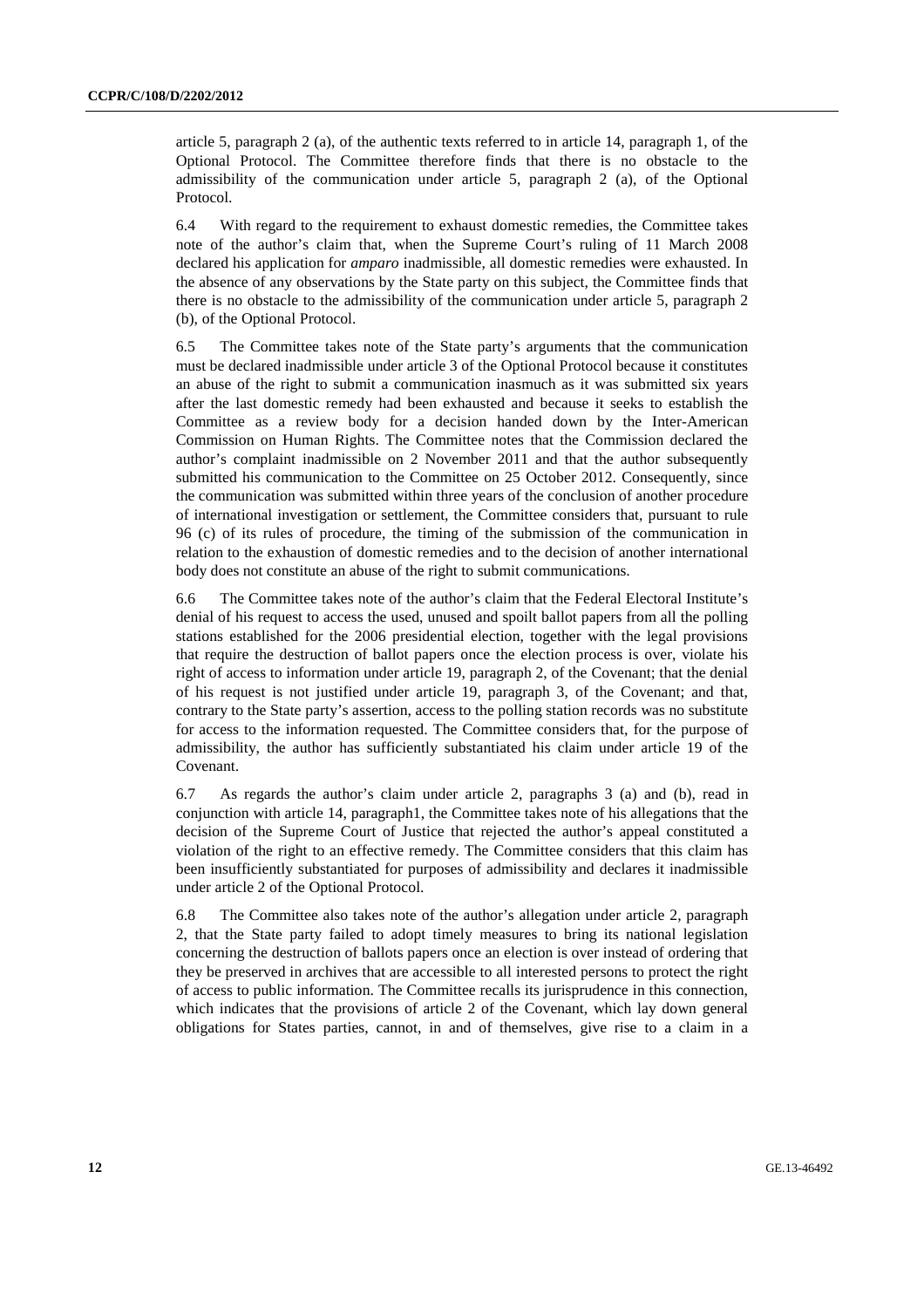communication under the Optional Protocol.<sup>6</sup> The Committee therefore considers that the author's contentions in this regard are inadmissible under article 2 of the Optional Protocol.

#### *Consideration of the merits*

7.1 The Human Rights Committee has considered the communication in the light of all the information made available to it by the parties, as provided under article 5, paragraph 1, of the Optional Protocol.

7.2 The Committee takes note of the State party's arguments that the author's right of access to information was guaranteed by placing at his disposal the ballot paper accounts; that all these records reflect the will of the voters; that the public dissemination and transparency of election results is guaranteed by the relevant provisions of the Federal Code of Electoral Institutions and Procedures as once the scrutiny and counting of votes has been completed, the election results are published in notices and also recorded in the ballot paper accounts. However, the State party indicates that the ballot papers themselves are not made available to the public; that by law they must be destroyed once the electoral process has concluded; that the destruction of ballot papers cannot be considered an infringement on the right of access to information; and that it is a rational measure that reflects the definitive nature of elections and eliminates the costs of handling and storing ballot papers.

7.3 The Committee also notes the author's claim that his right to seek information enshrined in article 19, paragraph 2 of the Covenant was violated by the State party as the denial to access to the used, unused and spoilt ballot papers from all the polling stations set up for the 2006 presidential election constituted an excessive restriction of this right by the State party without there being reasonable or sufficiently serious grounds for imposing that restriction, given that all information in the possession of any State body is public information, and access to it may only be restricted temporarily and on an exceptional basis. In his case, the purpose of his request did not pose a threat to national security, public order or the rights of third parties. Therefore, it could not be restricted under article 19, paragraph 3, of the Covenant. Further, the author holds that there is no need for those who request access to public information to explain their interest or justify the use they intend to make of the information.

7.4 The Committee recalls that the right of access to information held by public bodies includes records held by a public body, regardless of the form in which the information is stored, its source and the date of production (CCPR/C/GC/34, para. 18), and that States parties must make every effort to ensure easy, prompt, effective and practical access to such information (ibid., para. 19).

7.5 The Committee refers to its jurisprudence that any restriction on the right to freedom of expression must cumulatively meet the following conditions set out in article 19, paragraph 3, of the Covenant: it must be provided for by law, it must serve one of the aims enumerated in article 19, paragraph 3 (a) and (b), and it must be necessary to achieve one of these purposes.<sup>7</sup>

7.6 The Committee observes the author claims that he requested access to the ballot papers to analyse how accurately their contents had been recorded in the polling station records and to identify any discrepancies that may have arisen during that process, merely with the intention of ensuring the transparency of public administration and evaluating the

<sup>6</sup> See communications No. 1834/2008, *A.P. v. Ukraine*, decision adopted on 23 July 2012, para. 8.5, and No. 1887/2009, *Juan Peirano Basso v. Uruguay*, Views adopted on 19 October 2010, para. 9.4. 7

Communication No. 1128/2002, *Marques de Morais v. Angola*, Views adopted on 29 March 2005, para. 6.8.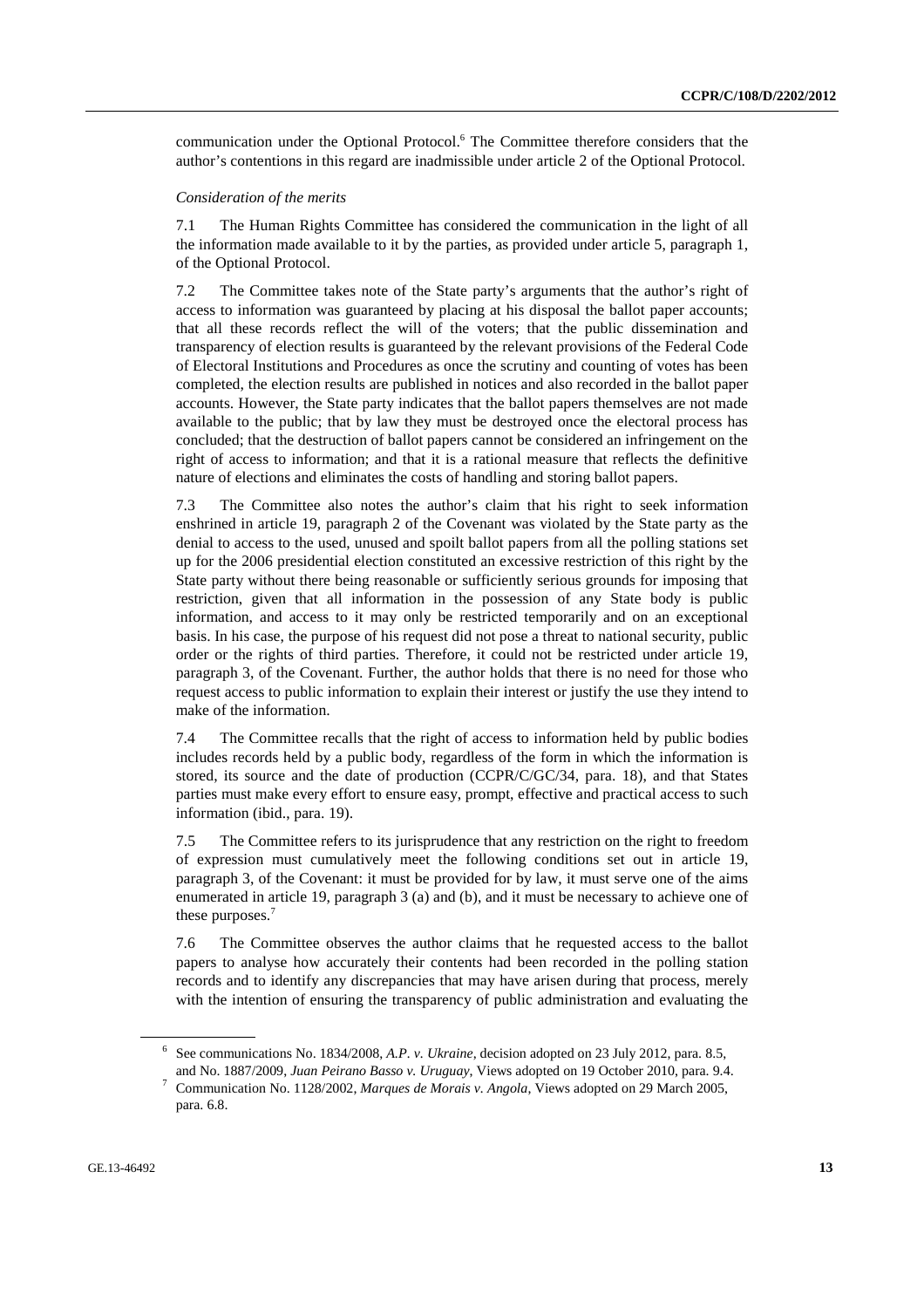performance of the electoral authorities. The Committee also notes that the Information Committee of the Federal Electoral Institute rejected the author's request to access the ballot papers. The Institute did, however, place at his disposal the ballot paper accounts drawn up by randomly selected citizens at each polling station of the country's 300 electoral districts. According to the national legislation, those accounts list the number of votes cast for each candidate, the number of spoilt ballot papers and the number of unused ballot papers. By law, votes are scrutinized in the presence of representatives of the political parties, as well as by accredited election observers in some cases, and the results returned by each polling station may be challenged and submitted for review by higher authorities, as indeed occurred in the 2006 presidential election when the initial results were partially reviewed by the Electoral Tribunal.

7.7 Given the existence of a legal mechanism for verifying the vote count, which was used in the election in question; the fact that the author was provided with the ballot paper accounts drawn up by randomly selected citizens at each polling station of the country's 300 electoral districts; the nature of the information and the need to preserve its integrity; and of the complexity of providing access to the information requested by the author, the Committee finds that the denial of access to the requested information, in the form of physical ballot papers, was intended to guarantee the integrity of the electoral process in a democratic society. This measure was a proportionate restriction by the State party necessary for the protection of public order in accordance with the law and to give effect to electors' rights, as set forth in article 25 of the Covenant. In the circumstances, the Committee therefore considers that the facts before it do not reveal a violation of article 19, paragraph 2, of the Covenant.

8. The Human Rights Committee, acting under article 5, paragraph 4, of the Optional Protocol to the International Covenant on Civil and Political Rights, is of the view that the facts before it do not reveal a breach of any provision of the Covenant.

[Adopted in English, French and Spanish, the Spanish text being the original version. Subsequently to be issued also in Arabic, Chinese and Russian as part of the Committee's annual report to the General Assembly.]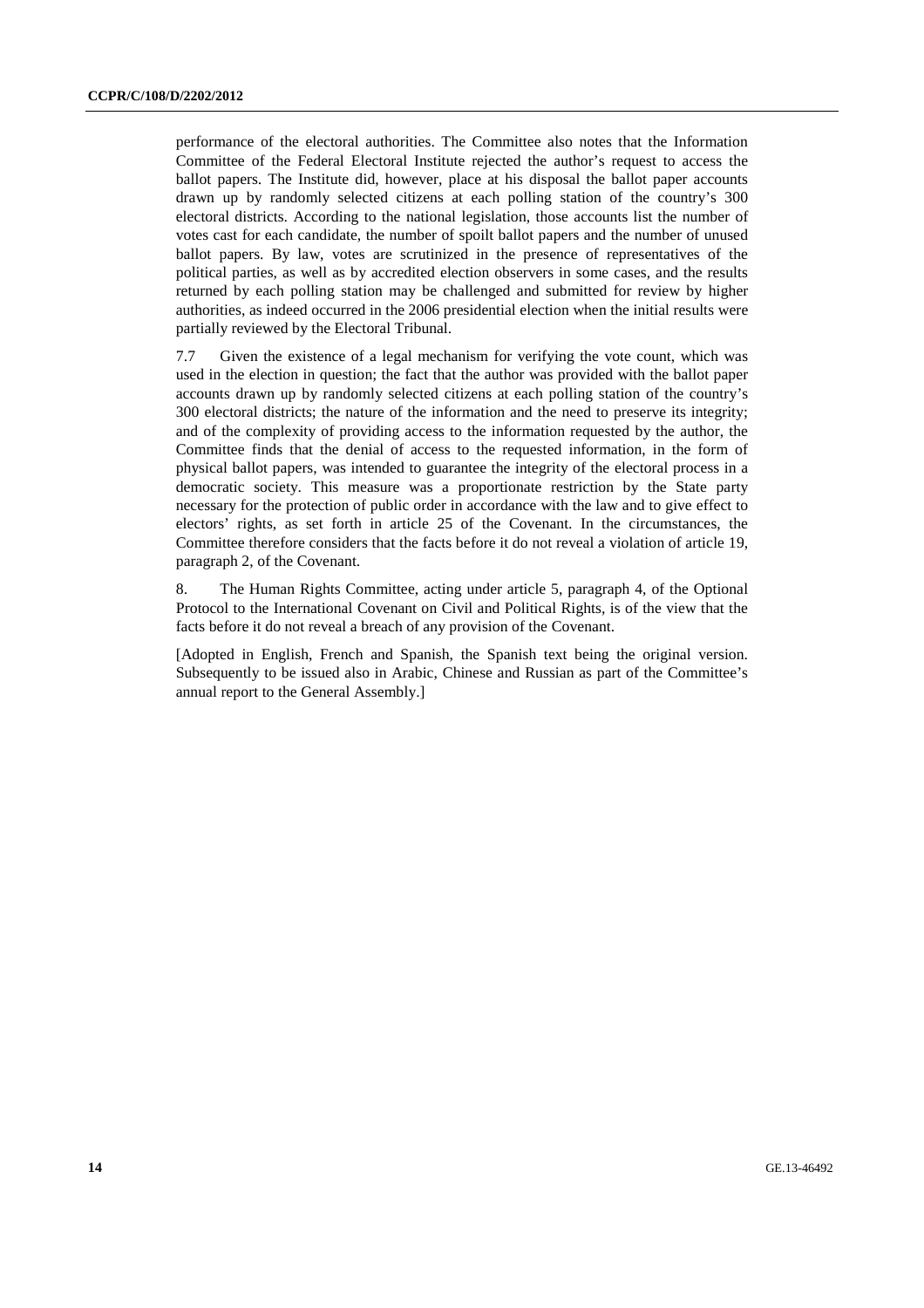# **Appendix**

# **I. Individual opinion by Committee member Mr. Gerald L. Neuman (concurring)**

 I fully concur with the Committee's Views on this communication. I write separately to add a few observations about how, in my opinion, the Committee's analysis sheds light on the right of access to information held by government.

 The central paradigm of the right to freedom of expression under article 19, paragraph 2, of the Covenant is the right of communication between a willing speaker and a willing listener. The Committee further interprets article 19, paragraph 2, in the light of article 25, as embracing an auxiliary right of access to information held by public bodies that would prefer not to disclose it (see CCPR/C/GC/34, paragraph 18). This right is not derived from a simple application of the words "right … to receive information" in article 19, paragraph 2, which articulate the more highly protected right to receive voluntary communications.<sup>a</sup>

 The Committee's present Views refer, among other factors, to the complexity of arranging access to the voluminous information that the author requested, and the problems of integrity raised by the author's request for originals rather than copies. Such factors are often relevant to the reasonableness and proportionality of limitations on access to information.

 In the circumstances of the present case, another important factor concerns the integrity of the electoral process and the confusion that would result if every citizen were entitled to conduct a private recount. Taken with other factors, these considerations outweigh the author's right of access. But the Committee is certainly not saying that article 19 would permit a State party to censor criticism of the conduct of an election, based on information that had already been released.

[Done in English, French and Spanish, the English text being the original version. Subsequently to be issued also in Arabic, Chinese and Russian as part of the Committee's annual report to the General Assembly.]

<sup>&</sup>lt;sup>a</sup> See communication No. 1470/2006, *Toktakunov v. Kyrgyzstan*, Views adopted on 28 March 2011 (individual opinion by Committee member Mr. Gerald L. Neuman (concurring)).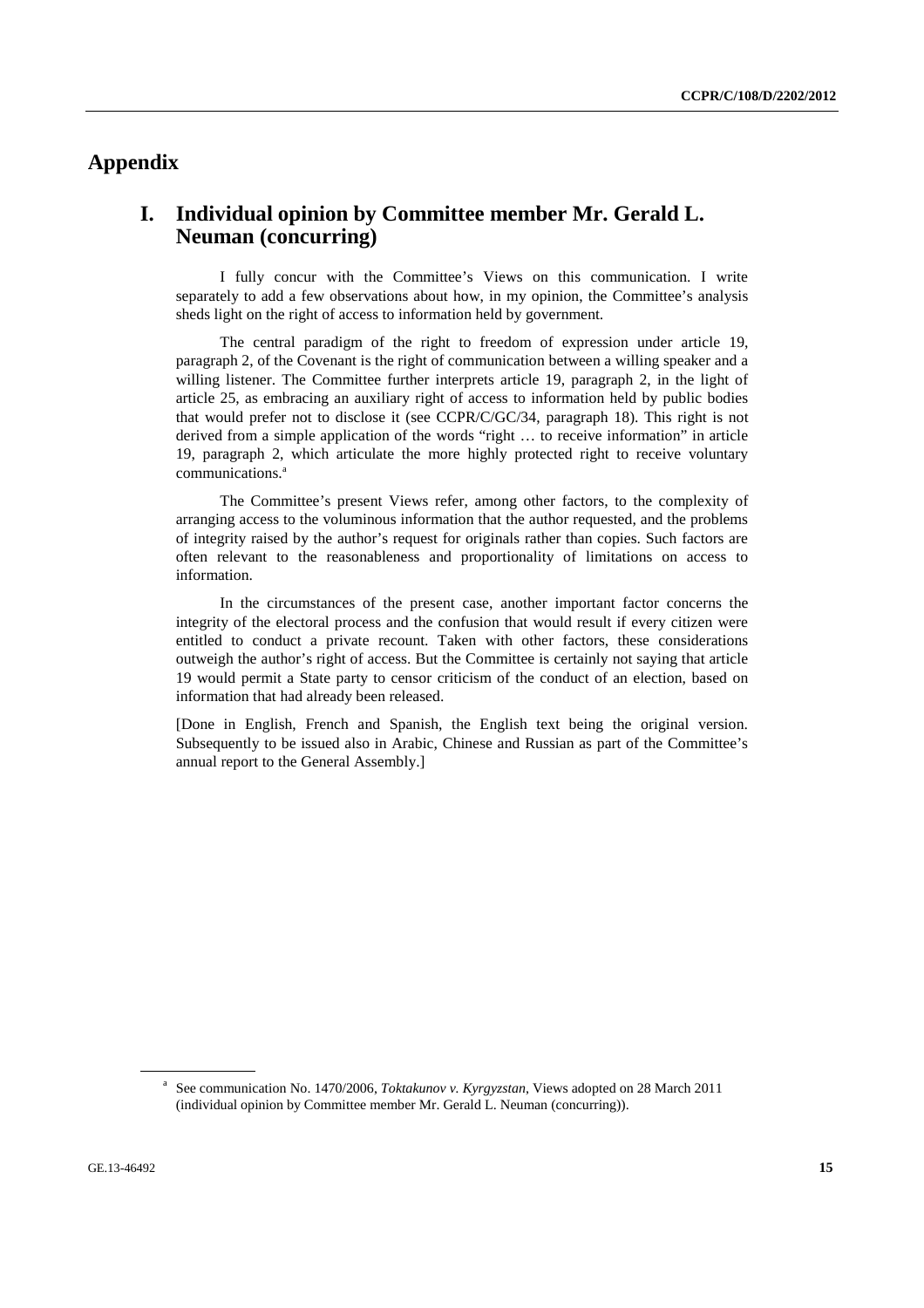# **II. Individual opinion by Committee member Mr. Yuval Shany (concurring)**

1. I concur with the Committee that, under the circumstances of the case, denial by the State party of the author's request to access all of the election ballot papers did not violate the Covenant in view of the exceptionally broad nature of the request, on the one hand, and I share the real concerns that accommodating such a request might impose an excessively heavy burden on the State and complicate its ability to finalizing the election results.

2. I am concerned, however, about the language used in paragraph 7.7 of the Committee's Views, which appears to attribute weight to "the existence of a legal mechanism for verifying the vote count, which was used in the election in question" in reaching the conclusion that no violation of the Covenant has occurred. This may suggest, erroneously to my mind, that the freedom to seek and receive publicly available information generally depends on an individual's ability to prove the social benefits of his exercise of freedom, or that this freedom does not apply to election-related information held by public authorities if other election-monitoring mechanisms are available.

3. Article 19, paragraph 2, of the Covenant protects the "freedom to seek, receive and impart information and ideas of all kinds". According to the Committee's general comment No. 34 on freedoms of opinion and expression (article 19 of the Covenant), such information comprises "records held by a public body, regardless of the form in which the information is stored" (CCPR/C/GC/34, para. 18). There is no reason to doubt that ballot papers are generally covered by article 19, paragraph 2. Ballot papers constitute a particular form of record held by a public body, which contains important information on the voting preferences of the electorate. In conjunction with the ballot paper accounts and the results returned from the polling stations, access to the information derived from the ballot papers would have allowed the author to evaluate the actions of the Mexican federal election bodies (whose operation supports the implementation of article 25 of the Covenant).

4. The author's request to obtain the ballot papers is thus consistent with his freedom to seek and receive information under article 19, paragraph 2, of the Covenant and, like other ways of exercising freedom of expression, it does not need to be prima facie justified or motivated in order to be exercised (subject to possible limitations under article 19, paragraph 3). Furthermore, it appears that in the circumstances of the case, the information sought by the author could have provided him with socially valuable information about the actions of the federal election authorities and of the various guarantees of impartiality they offered. Thus, freedom to seek and impart information about election results is generally protected under article 19 of the Covenant; moreover, given the importance of fostering an informed public debate about the mechanisms through which elections are conducted and monitored, the author's freedom to access the ballot papers should have received a high degree of protection from the State party.

5. Nevertheless, like other Covenant rights, the freedom to seek and receive information pursuant to article 19, paragraph 2, is not absolute, even when it seeks to promote important public interests. Indeed, it may be subject, pursuant to article 19, paragraph 3, to restrictions provided by law and necessary: (a) for respect of the rights or reputation of others; (b) for the protection of national security, public order (*ordre public*), or public health or morals. Such restrictions may include the imposition of fees, which do